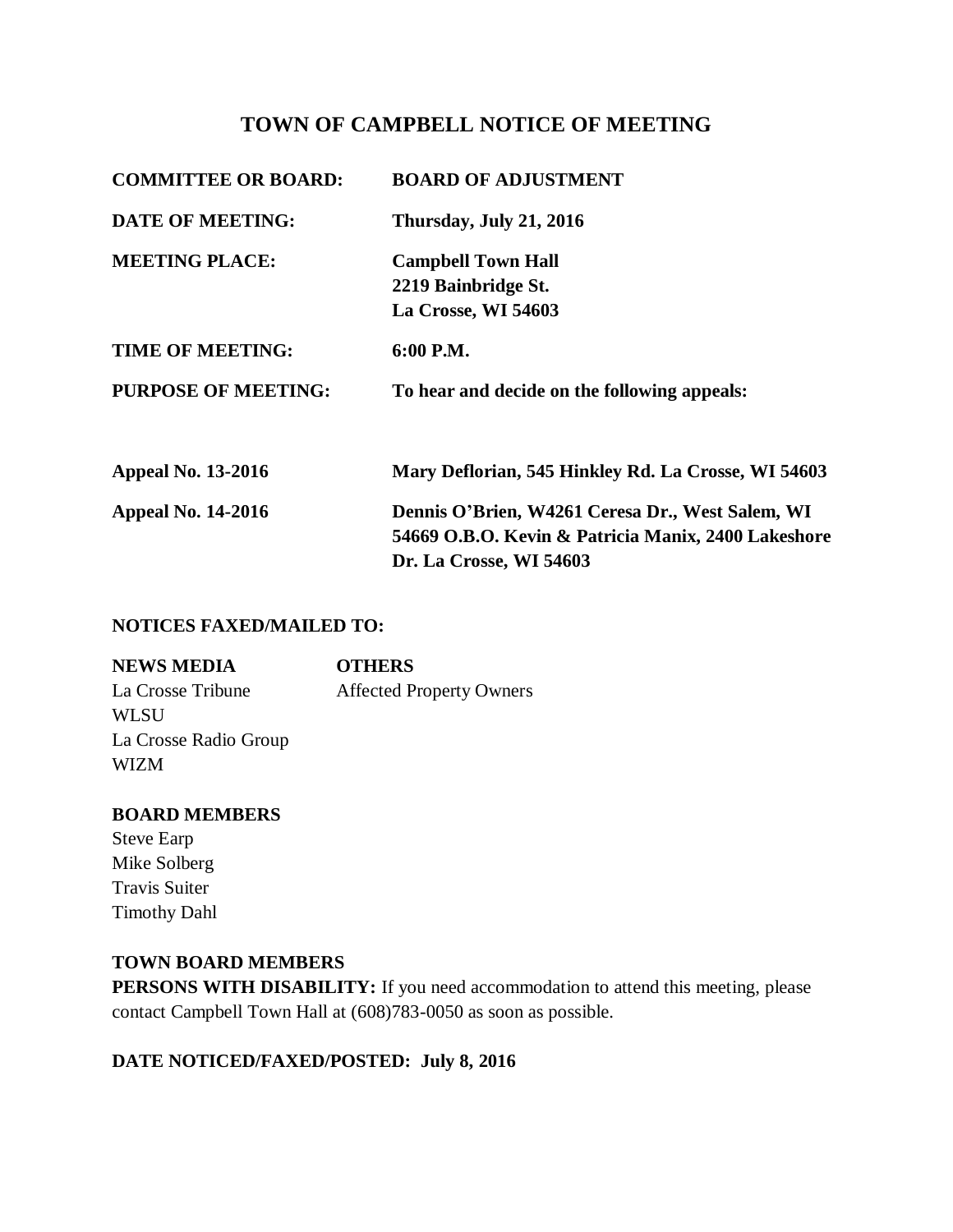#### **APPEAL #13-2016**

### **NOTICE OF APPEAL**

NOTICE IS HEREBY GIVEN THAT ON THE 21st day of JULY, 2016 at 6:00 P.M. AT CAMPBELL TOWN HALL, 2219 BAINBRIDGE STREET, LA CROSSE, WI, THERE WILL BE HEARD AND CONSIDERED BY THE BOARD OF ADJUSTMENT CREATED UNDER THE TERMS AND PROVISIONS OF THE TOWN OF CAMPBELL ZONING ORDINANCE, THE APPEAL OF:

### **MARY DEFLORIAN, 545 HINKLEY RD., LA CROSSE, WI 54603**

THE FOLLOWING DESCRIBED PROPERTY IN THE TOWN OF CAMPBELL: E.C. SWARTHOUT ADDITION LOT 11 BLOCK 2 in Section 18, R7W, T16N, Tax Parcel #4- 168-0. Property Address: 545 Hinkley Rd. Town of Campbell

REASON FOR APPEAL: Permit denied to construct a 12' x 12' detached accessory building that when combined with an existing detached garage will exceed the allowable limit for number of detached accessory buildings on this 0.23 acre lot.

**ANY PERSON HAVING A CONCERN IN THIS MATTER WILL BE GIVEN THE OPPORTUNITY TO BE HEARD RELATIVE TO THE GRANTING OR DENIAL OF THE APPEAL.** *WRITTEN CORRESPONDENCE CAN BE READ INTO THE RECORD OF A PUBLIC HEARING BY THE SUBMITTING INTERESTED PARTY OR REPRESENTATIVE. A TECHNICAL REPORT PREPARED AND SUBMITTED BY OTHER GOVERNMENTAL AGENCIES SHALL BE READ INTO THE RECORD. ALL OTHER CORRESPONDENCE IS RETAINED ON FILE WITH THE ZONING ADMINISTRATOR.*  IF YOU HAVE ANY QUESTIONS, PLEASE CALL (608)783-0050.

DATED THIS \_\_\_\_ day of \_\_\_\_\_\_\_\_\_\_\_\_\_\_\_\_\_, \_\_\_\_\_\_\_\_

\_\_\_\_\_\_\_\_\_\_\_\_\_\_\_\_\_\_\_\_\_\_\_\_\_\_\_\_\_\_\_\_\_\_\_\_\_\_\_\_\_\_\_\_\_\_\_

Chadwick Hawkins, Zoning Administrator

**PERSONS WITH DISABILITIES: IF YOU NEED ACCOMODATION TO ATTEND THIS MEETING, CONTACT CAMPBELL TOWN HALL (608)783-0050 THE WEDNESDAY BEFORE THE MEETING SO THAT ARRANGEMENTS CAN BE MADE.**